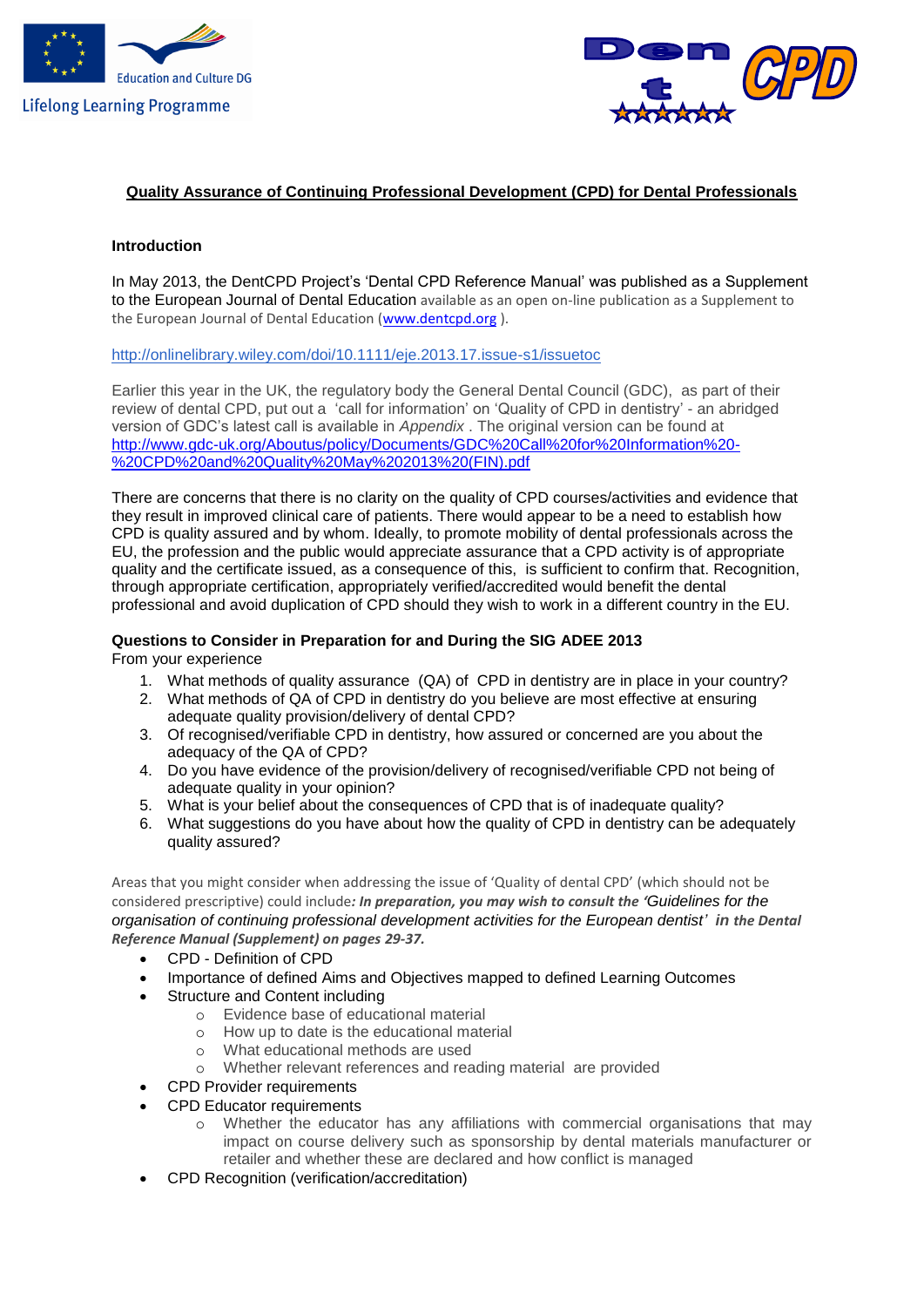- Quality Assurance Criteria
	- o Whether evaluation summaries of previous courses are available to participants
	- o Whether there is any worthwhile assessment of learning by participants at the end of the course
	- o Whether there is any follow up to assess changes in practice arising from the educational intervention

# **Appendix 1**

#### **An abridged summary of the GDC's - Quality of CPD in dentistry: a call for information**

[http://www.gdc-uk.org/Aboutus/policy/Documents/GDC%20Call%20for%20Information%20-](http://www.gdc-uk.org/Aboutus/policy/Documents/GDC%20Call%20for%20Information%20-%20CPD%20and%20Quality%20May%202013%20(FIN).pdf) [%20CPD%20and%20Quality%20May%202013%20\(FIN\).pdf](http://www.gdc-uk.org/Aboutus/policy/Documents/GDC%20Call%20for%20Information%20-%20CPD%20and%20Quality%20May%202013%20(FIN).pdf)

## **Background**

- The GDC requires all registrants, and also those planning to return to the register, to undertake CPD throughout their career as a dental professional.
- The aim of CPD is to ensure that dentists and DCPs are maintaining their skills, knowledge and behaviours, and also to make sure they keep up to date with the requirements of dentistry and the expectations and needs of patients today. (*how is this to be achieved?*)
- Effective CPD participation may also contribute to helping registrants stay on track and not depart from GDC Standards. (*where is the evidence?)*
- Embedding CPD in the professional life of dental professionals should contribute to achieving the outcome of safe and good quality dental practice. (*where is the evidence?)*
- Requiring CPD participation also contributes to enabling the GDC to provide assurance to patients and the public that those on the GDC register are maintaining their skills and keeping up to date. (*how is this achieved?)*
- The positive impact of good CPD can also flow from the individual dental professional
	- $\circ$  to the rest of the dental team:
	- o to their colleagues and the broader work-place; and
	- o importantly to the patient and the quality of care they receive. (*where is the evidence?)*
- It also may contribute more widely to the quality and safety of dental care generally across the UK. (*where is the evidence?)*

2011 - GDC launched a review of their current mandatory CPD requirements - continuing throughout 2013. As part of this they have recently consulted upon proposals for a new scheme.

#### A core emphasis of the GDC proposals is quality and impact of CPD. This includes ensuring that CPD activity

- can be adequately verified as meeting the GDC requirements; and
- achieves the learning outcomes relating to the GDC's Standards.

# **Concerns about CPD quality**

- There is a diverse approach to CPD provision in dentistry and a range of provider bodies in the UK.
- The GDC encourages the concept of blended learning, where different modes and approaches to CPD are used by registrants to participate in CPD and meet their requirements.
	- $\circ$  The GDC plan to further emphasise the benefits of blended learning as part of any future CPD scheme.
- The GDC also recognise that cost-effectiveness and access are important factors in enabling dental professionals to obtain good CPD that is right for them and enables them to comply with GDC requirements – both now and in the future.